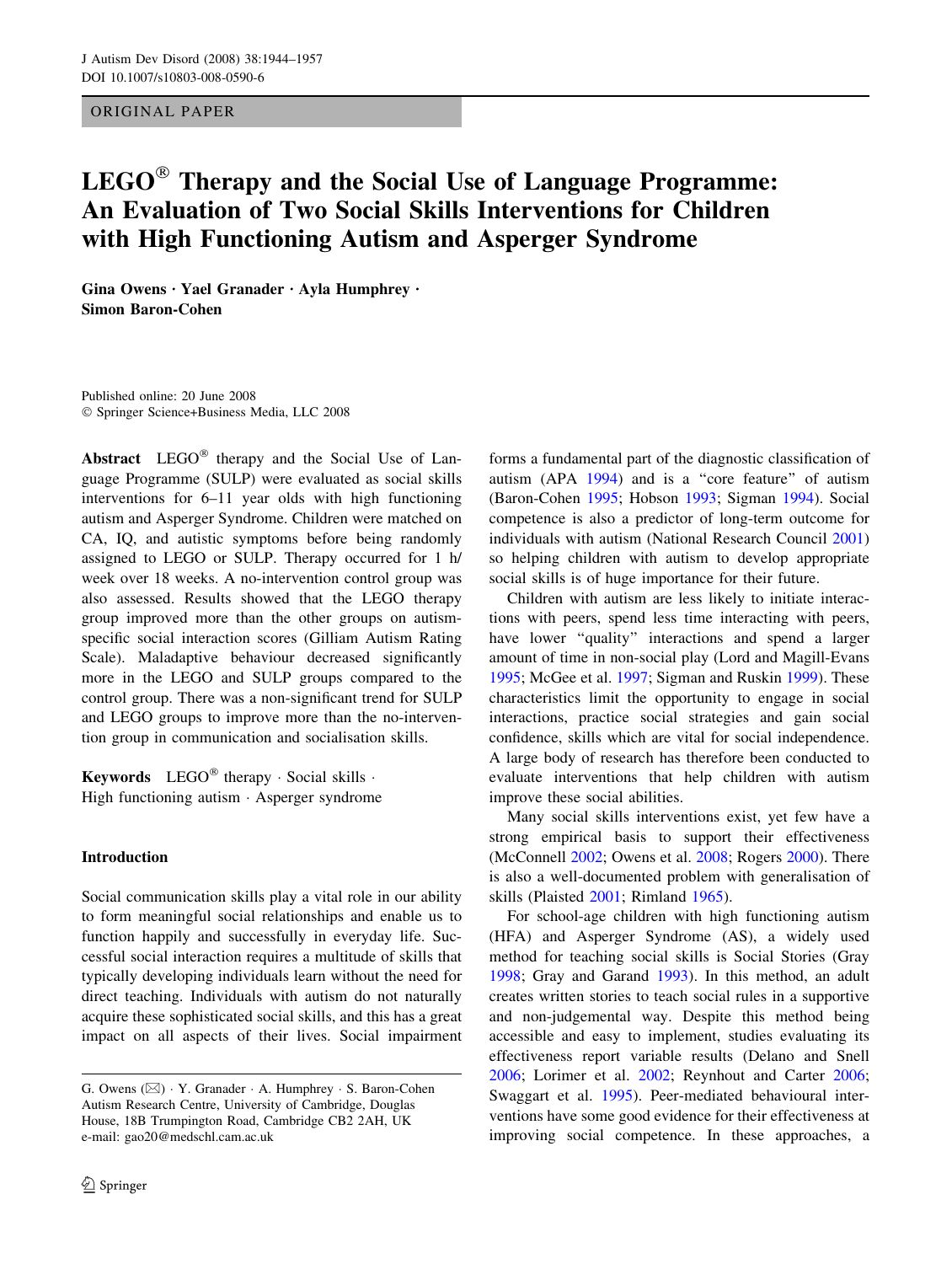typically developing peer is taught to elicit, prompt and reinforce social behaviour for a child with autism (Lord and Magill-Evans [1995](#page-12-0); Rogers [2000;](#page-12-0) Shafer et al. [1984](#page-12-0); Strain et al. [1979](#page-13-0)). Despite their effectiveness, peer-mediated approaches are complex and time-consuming to carry out and are usually used with preschoolers. This minimises their applicability to the wider community and to schoolage children.

Social skills groups may be particularly suitable for school-age children with HFA and AS who are at mainstream school or in an inclusion unit within a mainstream school and who need extra help with social skills in particular. There are good opportunities in the school setting to include typically developing peers as social role models, if not as peer ''therapists''. Research into school-based social skills groups has focused on increasing a broad range of skills in short and frequent classroom sessions (Kamps et al. [1992](#page-12-0); Matson et al. [1991](#page-12-0)), or have focused on teaching specific skills such as theory of mind, eye-contact or play with preferred toys (Baker et al. [1998;](#page-11-0) Koegel and Frea [1993](#page-12-0); Ozonoff and Miller [1995](#page-12-0)). In clinic settings, groups are usually less frequent but sessions are longer (e.g. 1 h) and usually without the presence of typically developing peers. Research suggests that clinic-based groups can be effective at teaching appropriate social initiations and responses, emotion recognition and group problem solving, though generalisation is still a problem (Barry et al. [2003](#page-12-0); Solomon et al. [2004](#page-13-0)).

Using ''naturalistic'' approaches may improve generalisation (Delprato [2001;](#page-12-0) Kohler et al. [1997](#page-12-0)). Here, naturally reinforcing materials and activities are used in settings as close to every day life as possible. Using children's natural interests to promote learning will increase motivation to participate in interventions (Attwood [1998;](#page-11-0) Koegel [1995\)](#page-12-0) and learning in real-life situations improves the generalisation of skills to every day settings (Delprato [2001\)](#page-12-0). One social skills group that has used a naturalistic approach and has succeeded in demonstrating generalisation is  $LEGO^{\otimes}$ therapy. LEGO therapy is a social skills intervention for school-age children based around collaborative LEGO play (LeGoff [2004](#page-12-0); LeGoff and Sherman [2006](#page-12-0)). It has the potential to be widely used in both school and clinic settings.

LEGO therapy is based on the idea of using the child's natural interests to motivate learning and behaviour change. A typical LEGO therapy project would aim to build a LEGO set, importantly with a social division of labour. In a group of three people (which could be comprised of children with autism, peers and/or adults), one person is designated the ''engineer'', one the ''supplier'' and the other the ''builder''. Individuals have to communicate and follow social rules to complete the LEGO build. Each activity requires verbal and non-verbal communication, collaboration, joint problemsolving, joint creativity and joint attention to the task.

Participating in the group is inherently rewarding and no external rewards are required (LeGoff [2004\)](#page-12-0).

LEGO is a highly structured, predictable and systematic toy. It is therefore likely that children with HFA and AS will be motivated by tasks involving this toy, due to the fact that individuals with autism are particularly attracted to systems (Baron-Cohen [2002,](#page-11-0) [2006;](#page-11-0) Baron-Cohen et al. [2003](#page-11-0)). The appeal of systems has been used to motivate children to improve their emotion recognition skills (Golan and Baron-Cohen [2006\)](#page-12-0). Adapting LEGO building to help children improve social interactions therefore seems justified. In fact, Dewey et al. [\(1988](#page-12-0)) found that after rulegoverned games, construction materials (LEGO is an example of a construction material) were the next most effective means of facilitating complex social interactions in pairs of children with autism in contrast to dramatic play and functional play.

Previous research evaluating LEGO therapy reported that following 24 weeks of therapy (90 min group session; 1 h individual session per week), significant improvement in social competence was found in 47 children with autism (LeGoff [2004\)](#page-12-0). No improvement in social competence was made while these children were on the waiting list for therapy, demonstrating that improvements were not a result of maturation, and that LEGO therapy was better than having no intervention at all. Frequency of initiating social contact and the duration of social interactions in the school playground significantly increased following therapy, suggesting that generalisation occurred, at least to the school playground setting. A subsequent study evaluated the longterm outcome of LEGO therapy in comparison to unspecified 1:1 paraprofessional support for a similar number of hours. Results showed that at 3-year follow up, participants receiving LEGO therapy improved significantly more than the comparison group (LeGoff and Sherman [2006](#page-12-0)). However, participants in this study were not randomly allocated to the different treatment conditions. Nevertheless, these findings suggest that LEGO therapy is a promising intervention to improve social and communicative abilities in children with HFA and AS that has good potential to be used in school, clinics and at home. An independent evaluation of this approach, comparing LEGO therapy to an alternative yet specific social skills programme, is warranted.

The present study independently evaluates the effectiveness of LEGO therapy (LeGoff [2004](#page-12-0)) in comparison to another social skills programme called the Social Use of Language Programme (SULP; Rinaldi [2004\)](#page-12-0). SULP is a social-communication teaching approach for children with learning difficulties that is widely available and often used in schools to help children with autism. It has not yet been empirically evaluated for children with autism, despite anecdotal reports of effectiveness (Macaskill [2004](#page-12-0)).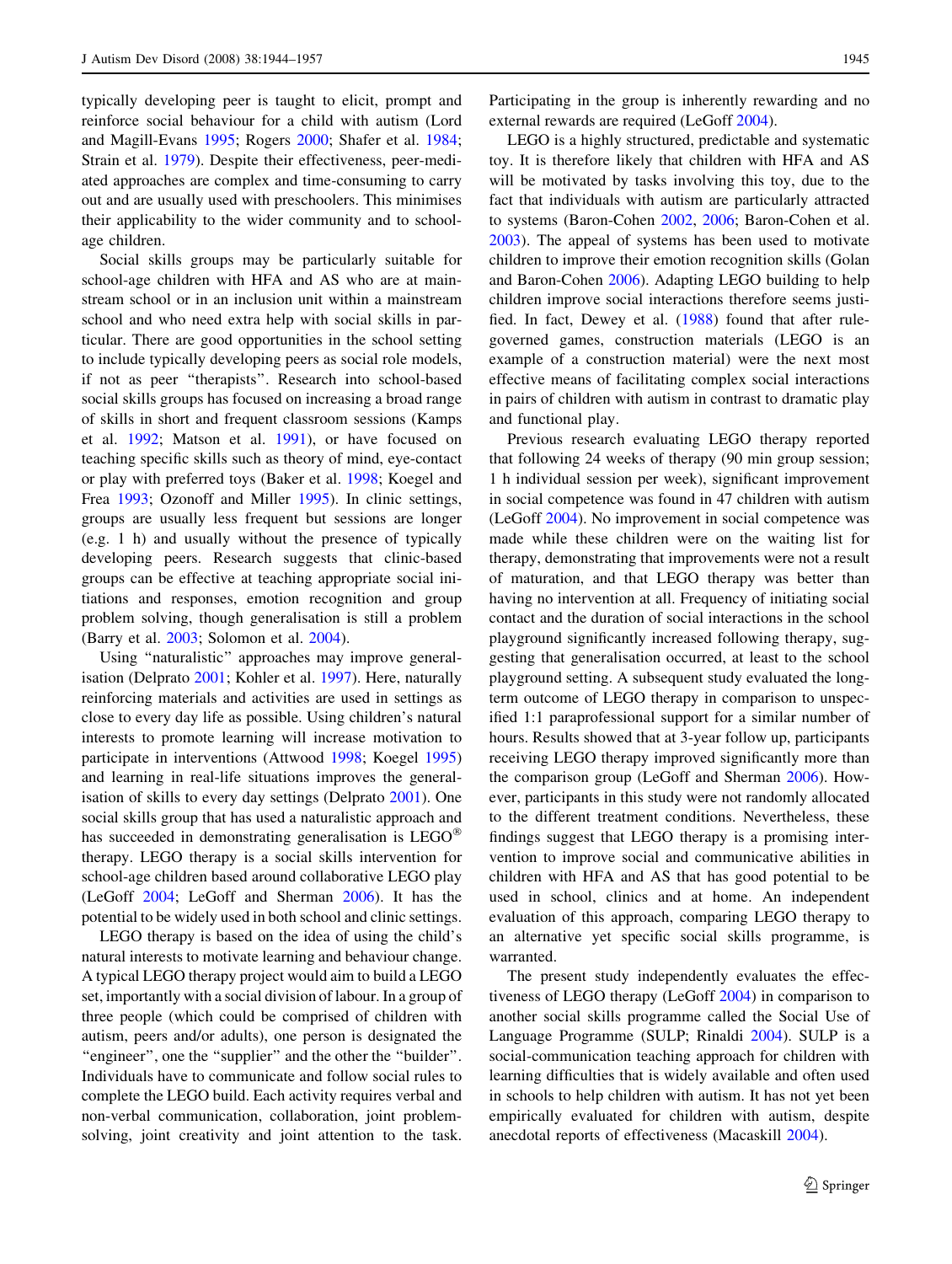The Social Use of Language Programme, like LEGO therapy, can be used in both school and clinic settings and is a low-intensity, easy to implement intervention. Rather than using a naturalistic collaborative play approach like LEGO therapy, SULP uses a clear curriculum and a hierarchical learning approach to teach social and communication skills. Teaching starts with stories about monsters that experience social difficulties and progresses to adult modelling, child practise and games within the group setting and carry-over to new situations to encourage generalisation. Though SULP activities are enjoyable, the rewards are not always inherent in the activities and it is recommended to use stickers and small treats to reward participation. Training courses and books for the SULP programme are available in the UK and it is a programme that is frequently used by speech and language therapists and teachers and warrants evaluation.

The study reported here evaluates the effectiveness of LEGO therapy and the SULP as low-intensity, easy to implement social skills groups for 6–11 year olds with HFA and AS that contrast in their method of teaching (LEGO therapy uses a naturalistic collaborative play approach while SULP uses more direct teaching methods). They will be compared to a control group of children with autism who do not receive any intervention. Typical peers were not included in the groups as the interventions were voluntary, required a long-term commitment and were run from a clinic where, in comparison to a school setting, typically developing children were less able to attend.

### Methods

#### Participants

Participants were recruited through the Autism Research Centre database, the Cambridge Asperger Outreach Clinic, Umbrella Autism (a local autism charity) and local primary schools. Initially, participants were recruited for the LEGO and SULP groups only. The study was described to parents as an evaluation of two types of social skills programme (LEGO therapy and the SULP). LEGO and SULP groups were run without a no-intervention control group due to concerns about high attrition rates in a no-intervention group. The no-intervention control group was recruited from the Autism Research Centre database at a later date. Control group participants were part of a different study examining parents' opinions of different interventions and the development of social skills over 6 months. Parents in this study were asked if the information collected in the social development study could be used as a comparison for the LEGO/ SULP study and were told they would be part of a control group for a study evaluating the effectiveness of social skills interventions for children with autism. The research was approved by Cambridge University Psychology Research Ethics Committee and all parents gave written informed consent. Parents also filled in an initial background questionnaire, to gather information about demographics, education, additional interventions, medication and development. This questionnaire specifically asked if children were receiving any social skills interventions or other treatments for autism, were taking any medications or were following a special diet.

Criteria for inclusion in the study consisted of a current diagnosis of HFA, autism spectrum disorder, autism or AS by a clinical psychologist, psychiatrist or paediatrician. Diagnoses were confirmed during the course of the study using the Autism Diagnostic Interview-Revised (Lord et al. [1994](#page-12-0)) for the children in the intervention groups or the Social Communication Questionnaire (Rutter et al. [2003\)](#page-12-0) for the children in the control group (the full ADI was not used for children in the control group due to lack of human resources, but diagnoses were made by qualified clinical psychologists, psychiatrists or paediatricians).

Children were included in the study if they were between 6 and 11 years old, had an  $IQ > 70$ , reached cutoff on the ADI or SCQ and were able to speak in phrases (it was assumed that some language ability was a prerequisite for explaining both the rules of LEGO therapy and to use the materials in SULP). Inclusion criteria specified that children were currently receiving no other behavioural interventions or social skills groups, were attending mainstream education or an inclusion unit within a mainstream school, and had no additional diagnoses of childhood psychiatric disorders. Some children in the study were receiving speech and language therapy, occupational therapy or were following a special diet. Most children were receiving some form of educational support, usually 1:1 support from teaching assistants. The number of children in each group receiving additional intervention and educational support is given in Table [1.](#page-3-0)

Recruitment for the LEGO therapy and SULP groups occurred in two phases due to the length of time it took to run therapy groups. Figures [1](#page-4-0) and [2](#page-5-0) give a consort diagram of the group make-up for the different recruitment phases. Complete data for 31 children (30 boys, 1 girl) were available for analysis at the end of the study.

# Procedure

For all groups, an initial assessment session was carried out. In this session IQ was measured using the Wechsler Abbreviated Scales of Intelligence (Wechsler [1999\)](#page-13-0) and parents completed the following questionnaires to assess autism symptom severity and co-morbid symptoms: the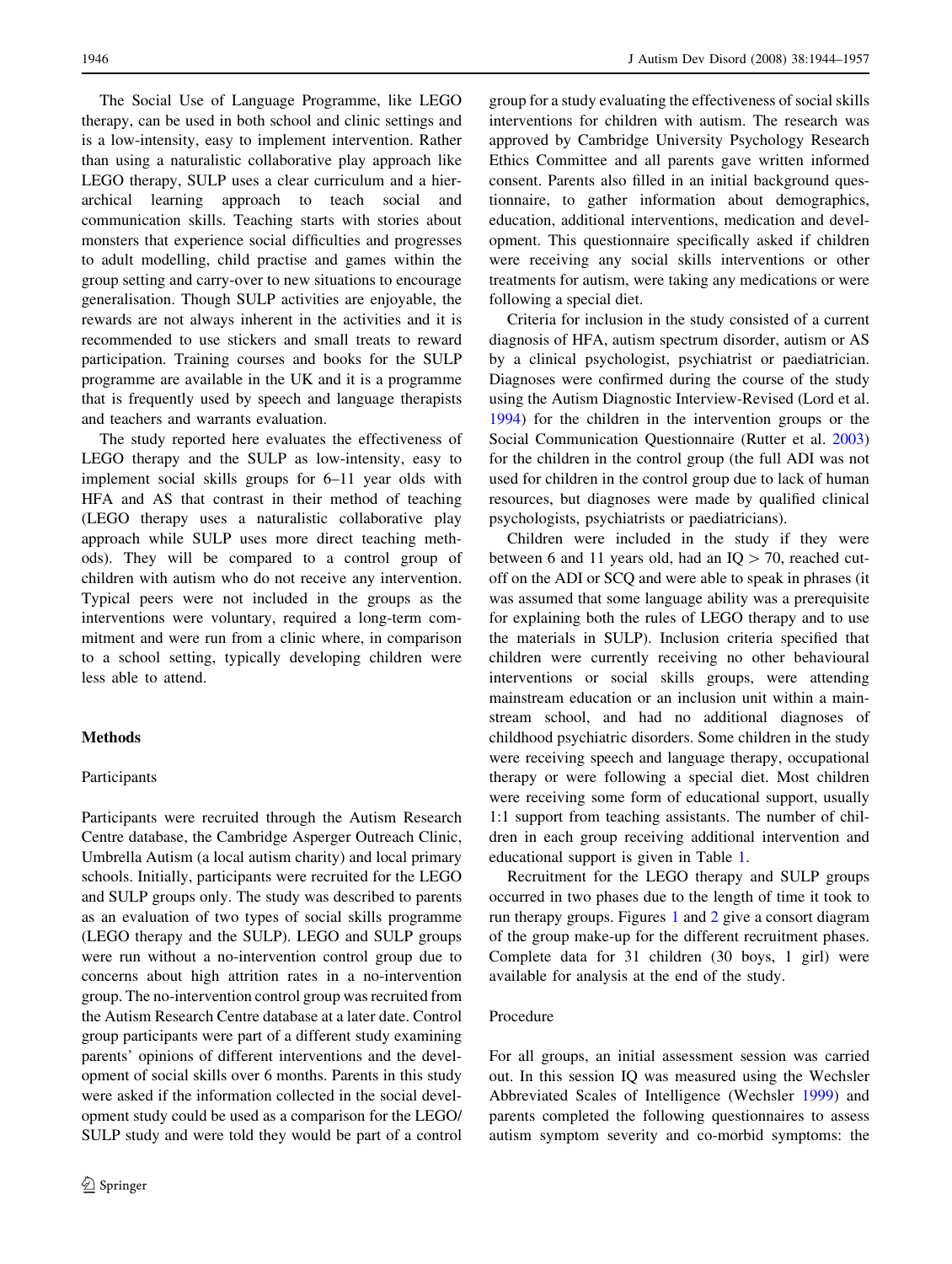<span id="page-3-0"></span>

| Table 1 Characteristics of participants |  |
|-----------------------------------------|--|
|-----------------------------------------|--|

|                            | $LEGO^{\circledR}$                      | <b>SULP</b>                       | N <sub>0</sub><br>intervention |  |  |  |
|----------------------------|-----------------------------------------|-----------------------------------|--------------------------------|--|--|--|
|                            | $n = 16$                                | $n = 15$                          | $n = 16$                       |  |  |  |
| CA (months)                |                                         |                                   |                                |  |  |  |
| Mean                       | 99.13                                   | 97.33                             | 105.81                         |  |  |  |
| SD                         | 20.14                                   | 22.33                             | 16.05                          |  |  |  |
| Median test                | $\chi^2 = 1.83$ , $df = 2$ , $p = 0.40$ |                                   |                                |  |  |  |
| Gender                     |                                         |                                   |                                |  |  |  |
| Male                       | 16                                      | 14                                | 16                             |  |  |  |
| Female                     | $\overline{0}$                          | 1                                 | $\overline{0}$                 |  |  |  |
| Full IQ                    |                                         |                                   |                                |  |  |  |
| Mean                       | 113.93                                  | 106.87                            | 108                            |  |  |  |
| <b>SD</b>                  |                                         | 16.97 17.15                       | 14.48                          |  |  |  |
| Median test                | $\chi^2 = 1.20, df = 2, p = 0.37$       |                                   |                                |  |  |  |
| Verbal IQ                  |                                         |                                   |                                |  |  |  |
| Mean                       | 110.4                                   | 100.62                            | 105                            |  |  |  |
| <b>SD</b>                  | 16.24                                   | 22.62                             | 15.61                          |  |  |  |
| Median test                |                                         | $\chi^2 = 1.22, df = 2, p = 0.54$ |                                |  |  |  |
| <b>GARS AQ</b>             |                                         |                                   |                                |  |  |  |
| Mean                       | 81.75                                   | 86.27                             | 93.19                          |  |  |  |
| <b>SD</b>                  | 16.39                                   | 13.53                             | 18.23                          |  |  |  |
| Median test                | $\chi^2 = 1.13$ , $df = 2$ , $p = 0.57$ |                                   |                                |  |  |  |
| Diagnosis                  |                                         |                                   |                                |  |  |  |
| <b>HFA</b>                 | 5                                       | 1                                 | 2                              |  |  |  |
| AS                         | 8                                       | 8                                 | 11                             |  |  |  |
| <b>ASC</b>                 | 2                                       | 4                                 | 2                              |  |  |  |
| A                          | 1                                       | 2                                 | 1                              |  |  |  |
| <b>Educational</b> support |                                         |                                   |                                |  |  |  |
| Part time 1:1 TA           | 4                                       | 4                                 | 8                              |  |  |  |
| Fulltime 1:1 TA            | 7                                       | 4                                 | 2                              |  |  |  |
| Inclusion unit             | 1                                       | 3                                 | $\overline{2}$                 |  |  |  |
| Additional Intervention    |                                         |                                   |                                |  |  |  |
| <b>SALT</b>                | 3                                       | 4                                 | 7                              |  |  |  |
| (up to once a week)        |                                         |                                   |                                |  |  |  |
| OT $(1 \times per week)$   | 0                                       | $\boldsymbol{0}$                  | 4                              |  |  |  |
| Medication                 | 0                                       | 0                                 | $\boldsymbol{0}$               |  |  |  |
| GF/CF diet                 | 1                                       | $\overline{0}$                    | 1                              |  |  |  |

CA chronological age, GARS-AQ Gilliam autism rating scale autism quotient, HFA high functioning autism, AS Asperger syndrome, ASC autism spectrum condition, A autism, SALT speech and language therapy, OT occupational therapy, GF/CF diet gluten free/casein free diet

Gilliam Autism Rating Scale (Gilliam [1995\)](#page-12-0), the Spence Children's Anxiety Scale (Spence [2000\)](#page-13-0), the Conner's ADHD index, (Conners [2001\)](#page-12-0) and the Child Behaviour Checklist (Achenbach and Rescorla [2001\)](#page-11-0).

In the intervention groups, participants were matched into pairs based on availability, chronological age, IQ, autism symptom severity (GARS), and verbal IQ. Groups were run on different days, so availability had to be taken into consideration when matching (i.e. children who were only available on the same day were put into different pairs). One child in each pair was then randomly assigned to the LEGO therapy group, and one to the SULP group.

The no-intervention control group was matched to the therapy groups on chronological age, full IQ, verbal IQ and autism symptom severity (GARS). The characteristics of the children who completed the study are described in Table 1.

Children attended therapy for 1 h per week for 18 weeks. Taking into account the holidays, the total duration of the study was 5.5 months. The control group data were collected over the course of 5.5–6 months.

In contrast to LeGoff's original study (LeGoff [2004\)](#page-12-0), no individual therapy sessions were provided. Groups were run after school by the first author and undergraduate volunteers. The first author attended a week long training course in Philadelphia with Dr LeGoff to learn LEGO therapy and followed a draft manual produced by Dr LeGoff. She also attended a 2-day SULP training course and followed the SULP manual. Undergraduate volunteers attended a day long training run by the first author in SULP or LEGO therapy. The first author ran every therapy group with help from one or two undergraduate volunteers, depending on the group size. Undergraduate volunteers were always supervised by the first author.

#### LEGO Therapy

Children in the LEGO therapy group participated in collaborative LEGO play. The idea behind LEGO therapy is to motivate children to work together by building in pairs or small groups. A typical project was to build a LEGO set in groups of three, dividing the task into different roles. One child acts as the ''engineer'' (describes the instructions), one is the ''supplier'' (finds the correct pieces) and the other is the ''builder'' (puts the pieces together). Children would play their role for a certain length of time, or a certain number of steps in the instructions and then swap around. This division of labour with a common purpose allows children to practice joint attention, turn taking, sharing, joint problem solving, listening and general social communication skills. The group of three either consisted of three children, plus an adult supervisor. When there were not enough children to form a group of three, children either worked in groups of two, omitting the part of the "engineer" or an adult played the third role. Another way of working together with LEGO happened during ''Freestyle'' LEGO activities in which children design and build a model in pairs, for example, a space rocket. This allowed children to practice compromise, expressing their ideas clearly and taking other people's perspectives and ideas into account. Children started off building quick and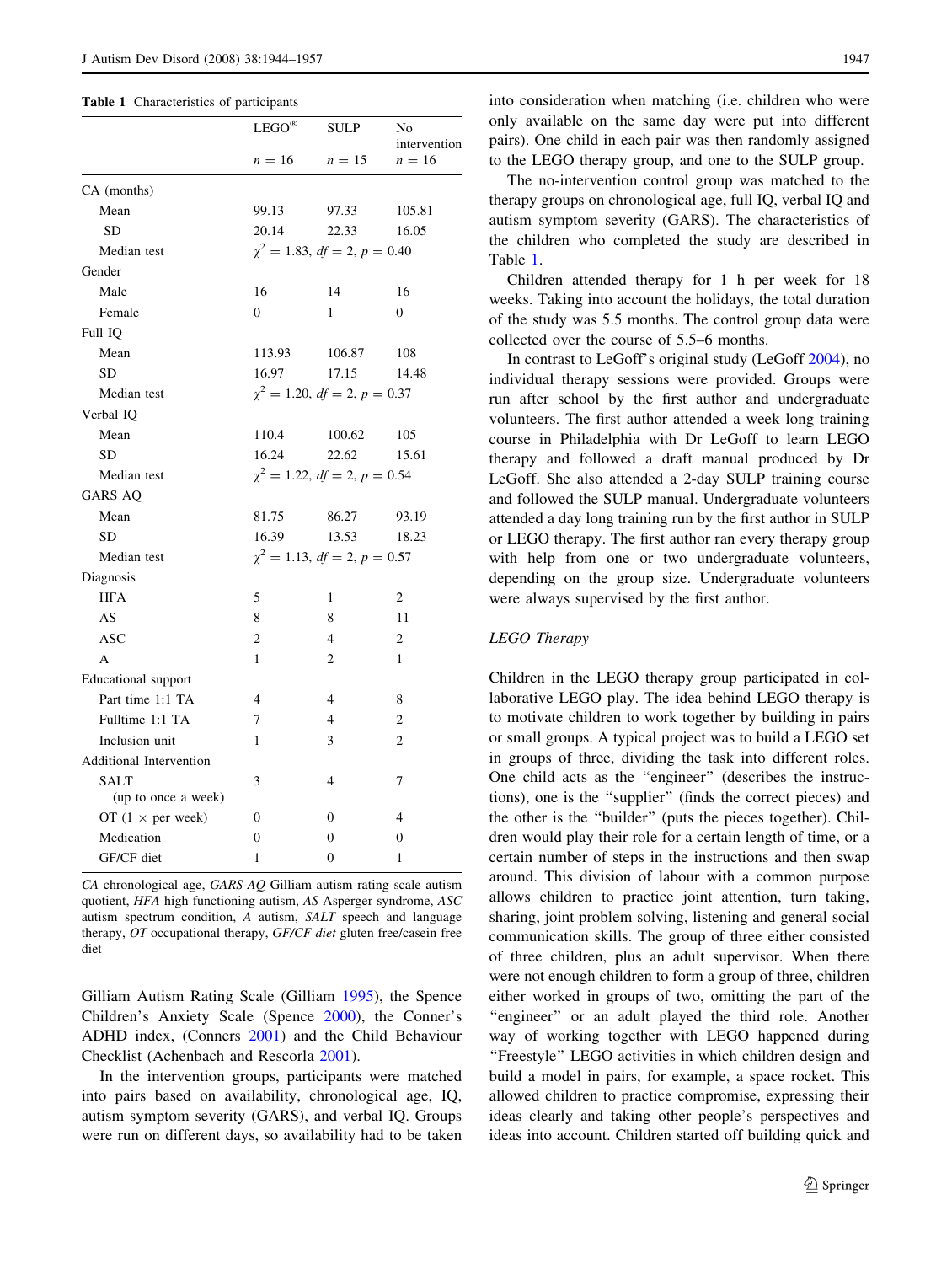# recruitment phase 1

<span id="page-4-0"></span>

simple models in pairs or threes with constant adult supervision. Once children could build proficiently in a small group, they moved on to more complex, longer term models that took a few sessions to build. Eventually, children were able to build together with minimal adult intervention. At this stage children were given ''Freestyle'' activities to do, as this was a less structured, more challenging way of working together.

During LEGO therapy children were asked to follow some "LEGO Club Rules" to follow (see Table [2\)](#page-5-0) and were asked to remind each other to adhere to the rules.

The therapist's role was not to point out specific social problems or give solutions to social difficulties rather they highlighted the presence of a problem, and helped children to come up with their own solutions. For example, ''Johnny'' is talking to ''Freddy'' but ''Freddy'' isn't listening:

Therapist says, ''We have a problem here, can you tell me what it is?''

Johnny might say, ''Freddy isn't listening to me'', Therapist says, ''Oh dear, how do you feel when Freddy isn't listening?''

Johnny, ''Really cross''

Therapist, "Yeah, it might make you cross when someone isn't listening to you. Johnny, can you think of a way to help Freddy listen to you?''

Johnny might say, ''Say his name first?''

Therapist says, ''Wow, that's a great idea! You could say his name to get his attention. Why don't we have a practise?''…

Solutions that children have come up with are practised until they can do it, and the therapist can remind children of strategies in the future if similar difficulties arise. In an average session that lasted 1 h, several social issues would arise and the therapist would intervene approximately every 5 min. More intervention was required at the start of the study as children were getting used to the nature of building LEGO in groups.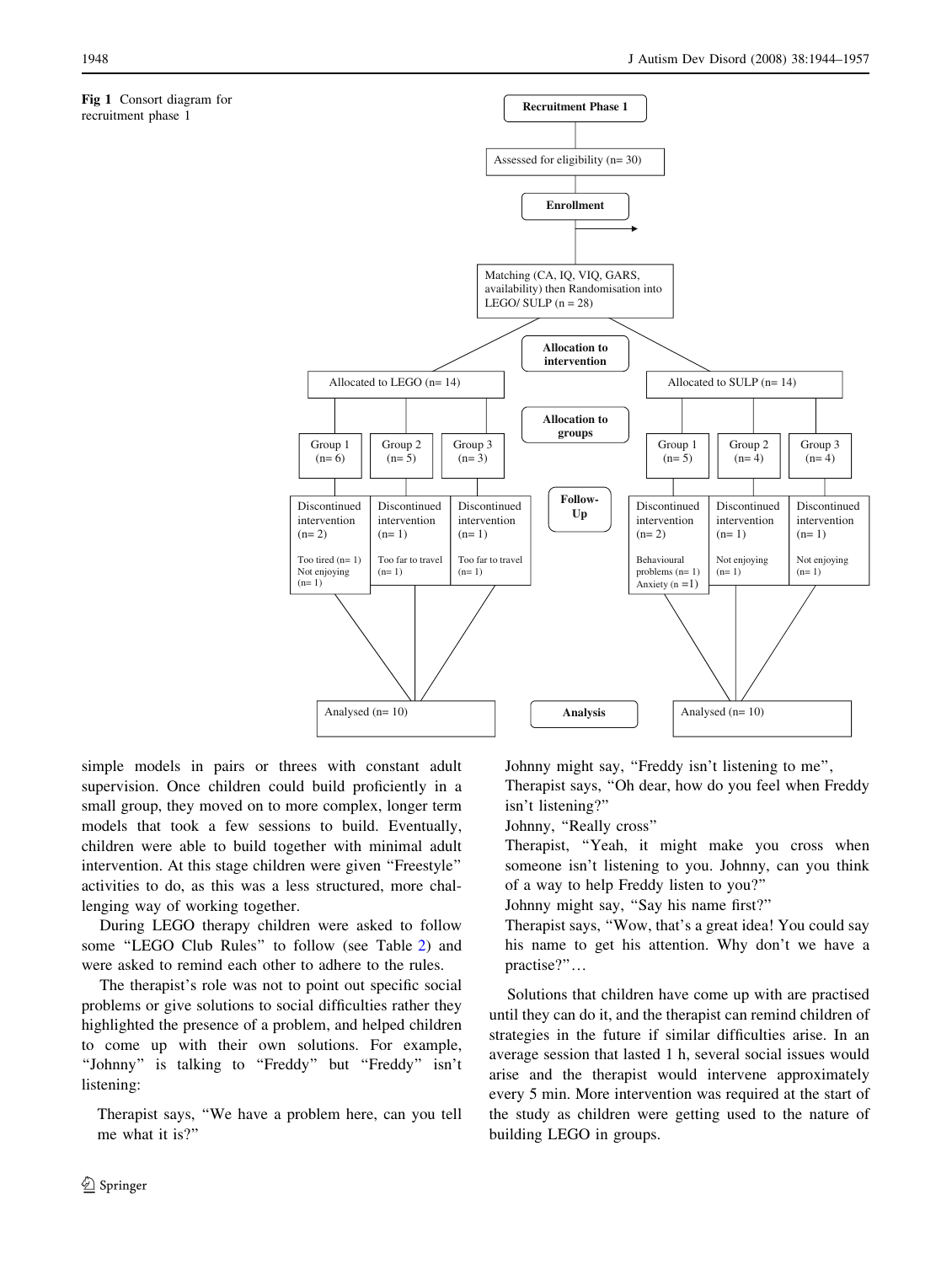# recruitment phase 2

<span id="page-5-0"></span>

#### Table 2  $LEGO^{\circledR}$  club rules

#### LEGO® CLUB RULES!

- 1. Build things together!
- 2. If you break it you have to fix it or ask for help to fix it.
- 3. If someone else is using it, don't take it, ask first.
- 4. Use indoor voices- no yelling.
- 5. Keep hands and feet to yourself.
- 6. Use polite words.
- 7. Clean up and put things back where they came from.
- 8. Do not put Lego bricks in your mouth.

There were different levels of skill that could be attained in LEGO therapy. "LEGO Helpers" were able to find bricks and sort bricks into their correct colours. ''LEGO Builders'' were able to build models in a group and design freestyle models with adult help. ''LEGO Creators'' were able to build models in groups and design freestyle models in pairs without adult help. Once children could demonstrate the skills at a particular level, children were given a certificate to reward their achievement in front of all the children at the end of the therapy session (e.g. when they built in a group successfully for the first time, they were given a ''LEGO Builder'' certificate). Children were awarded certificates on an individual, rather than a group basis and were highly motivated to participate socially and build models together so that they could move up to the next level. Children were allowed to take the certificates home to display on their walls.

## The Social Use of Language Programme

The SULP (Rinaldi [2004\)](#page-12-0) is a direct teaching approach based around stories, group activities and games. Social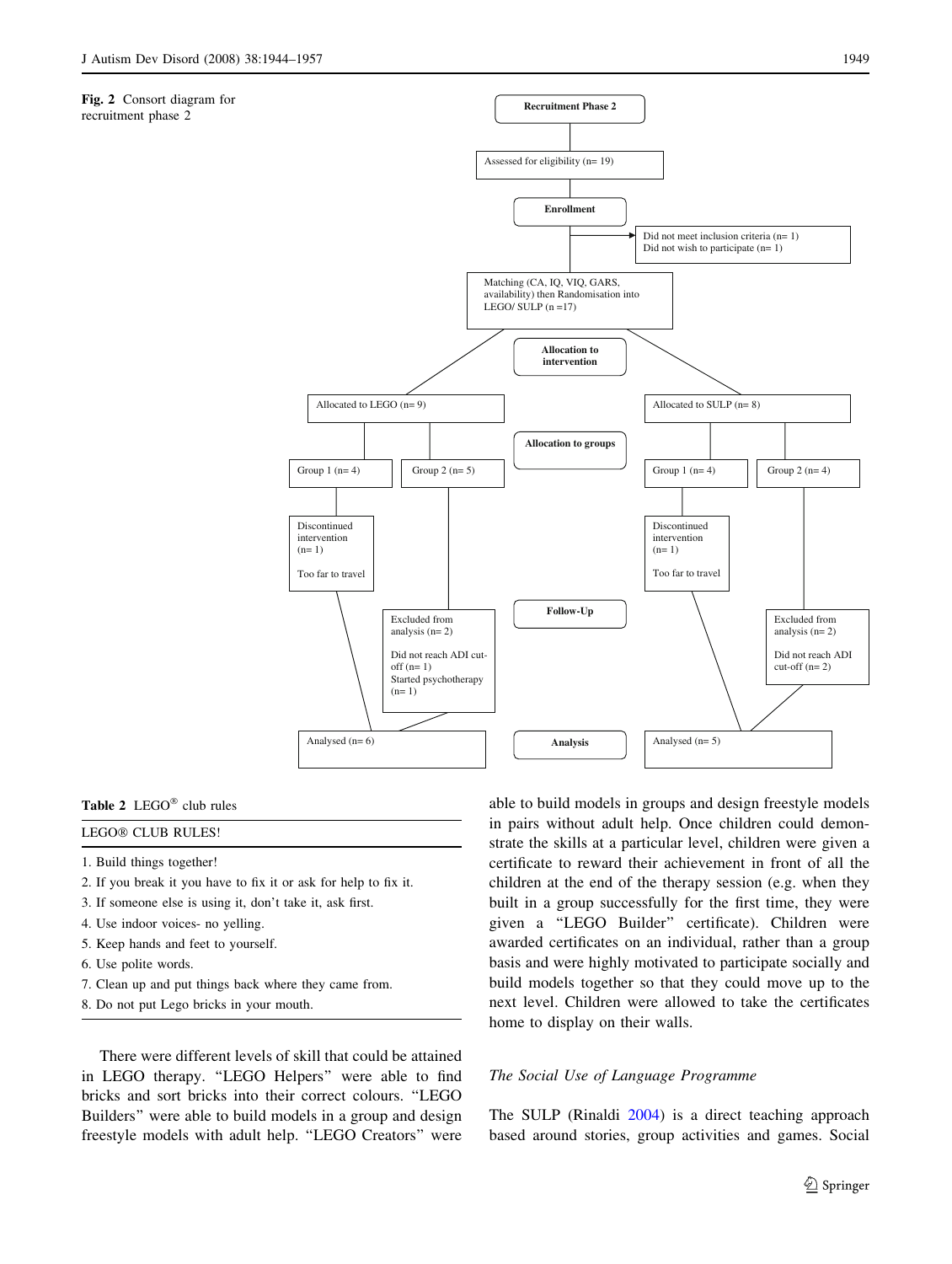and communication skills that are covered include eye contact, listening, turn taking, proxemics and prosody. SULP teaches these skills using a specified framework for learning that begins with comprehension through stories about monster characters that experience a particular social difficulty, moves on to adult models of good and bad skills that children have to evaluate and then children practise the skill through games and conversation. SULP encourages children to understand the relevance of the skills they learn about to help improve generalisation of the skills to other contexts. Carry-over tasks to settings outside the group are also suggested, but to be comparable to LEGO therapy, which does not specify any homework, carry-over tasks were not used in this study. Each therapy session covers a specific skill, for example eye contact. This skill may be practised over several sessions before moving on to the next skill in the learning sequence, depending on how quickly the children demonstrate understanding.

An example of an activity sequence for eye contact is as follows: comprehension of the importance of eye-contact is taught using a story about ''Looking Luke'', a monster character who has difficulties with eye-contact. His monster friends help him, and children in the group discuss the problems the monster had. An adult model of poor eyecontact and good eye-contact is then shown by the activity leaders and children are asked a series of questions to help them identify mistakes and correct the use of skills. Children then practise the skill themselves in series of games. For example in a game called "magic chair", children get to sit in the ''magic chair'' when they make eye contact with the activity leader. They are then rewarded in the chair with a look in a box at an interesting object, e.g. a bubble tube. The next level of practice enables children to practise eye contact as listeners in a communicative context.

The Social Use of Language Programme involves sitting and listening, so children were rewarded with a sticker chart (leading to sweets) for sitting in their chair, listening appropriately, and keeping their hands and feet to themselves. Without these rewards the sessions became difficult to manage.

# Outcome Measures

Outcome measures were taken immediately before the start of intervention (time 1) and after 5.5 months time (18 weeks of intervention; time 2). In the control group outcome measures were taken at the start (time 1) and end (time 2) of a 5.5–6 month period.

#### Vineland Adaptive Behaviour Scale

This is a semi-structured parent interview that measures adaptive behaviour in several domains. The ''Socialisation''

domain, ''Communication'' domain and the ''Maladaptive Behaviour'' domain were used as outcome measures in this study. The ''Socialisation'' domain consists of three subdomains: interpersonal relationships, play and leisure skills and social coping skills. The ''Communication'' domain is made up of receptive, expressive and written communication sub-domains. Items in the ''Maladaptive Behaviour'' domain are shown in Table 3.

Test–retest reliability is good, ranging from  $r = 0.81$  to  $r = 0.88$  in the different domains (Sparrow et al. [1984](#page-13-0)) and concurrent validity is good (de Bildt et al. [2005;](#page-12-0) Perry and Factor [1989](#page-12-0)). Standard scores with a range of 20–160 (mean  $= 100$ , SD  $= 15$ ) were used for the "Socialisation" and ''Communication'' domains. Raw scores were used for the ''Maladaptive Behaviour'' domain as no standard score equivalents are provided, due to the fact that Maladaptive Behaviour does not change with age like the other domains of the scale (Sparrow et al. [1984\)](#page-13-0).

In the intervention group, measures at time 1 in the first recruitment phase of the study were carried out by the first

Table 3 Items on the ''Maladaptive Behaviour'' scale of the VABS

| Items in the Maladaptive Behaviour Domain of the VABS |  |  |  |
|-------------------------------------------------------|--|--|--|
| Is overly dependent                                   |  |  |  |
| Withdraws                                             |  |  |  |
| Avoids school or work                                 |  |  |  |
| Exhibits extreme anxiety                              |  |  |  |
| Cries or laughs too easily                            |  |  |  |
| Has poor eye contact                                  |  |  |  |
| Exhibits excessive unhappiness                        |  |  |  |
| Is too impulsive                                      |  |  |  |
| Has poor concentration and attention                  |  |  |  |
| Is overly active                                      |  |  |  |
| Has temper tantrums                                   |  |  |  |
| Is negativistic or defiant                            |  |  |  |
| Teases or bullies                                     |  |  |  |
| Shows lack of consideration                           |  |  |  |
| Lies, cheats or steals                                |  |  |  |
| Is too physically aggressive                          |  |  |  |
| Swears in inappropriate situations                    |  |  |  |
| Is stubborn or sullen                                 |  |  |  |
| Sucks thumb or fingers                                |  |  |  |
| Wets bed                                              |  |  |  |
| Exhibits an eating disturbance                        |  |  |  |
| Exhibits a sleeping disturbance                       |  |  |  |
| Bites fingernails                                     |  |  |  |
| Exhibits tics                                         |  |  |  |
| Grinds teeth                                          |  |  |  |
| Runs away                                             |  |  |  |
| Plays truant                                          |  |  |  |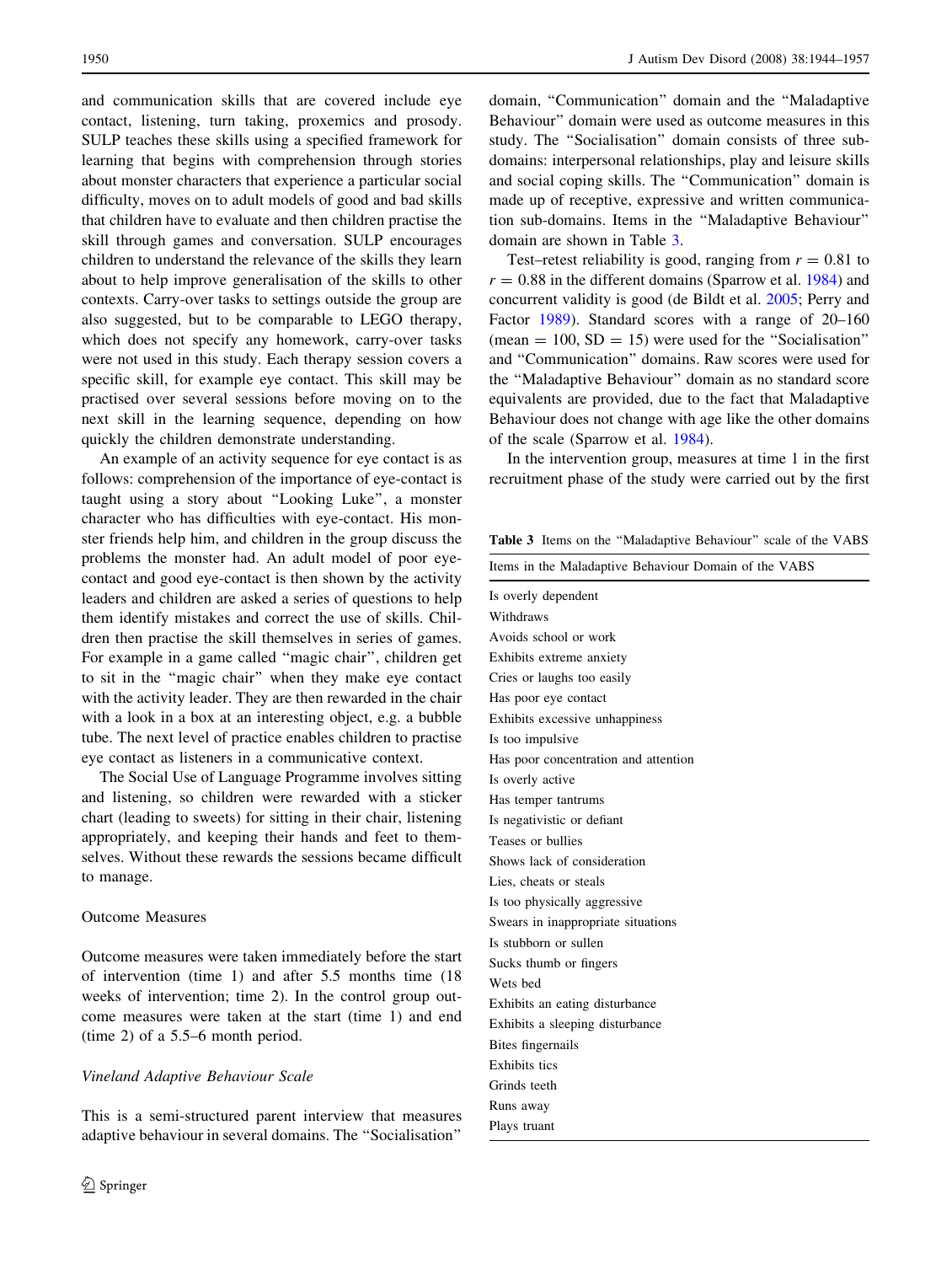author before the children were randomly assigned to groups. Subsequently, the first author started running the therapy sessions so was aware of the type of therapy the children were receiving. To prevent bias, a research assistant blind to group allocation carried out the interviews at time 2. The same research assistant carried out interviews at both time points in the second recruitment phase of the study. She continued to be blind to group allocation. A third research assistant, also blind to group allocation, carried out interviews for the control group participants. Inter-rater reliability was calculated by double-coding 20% of the interviews. Intra-class correlations were excellent (0.97).

### Gilliam Autism Rating Scale Social Interaction Subscale

The Social Interaction subscale of this measure was chosen as an indication of social skills specific to autism. This measure was also used in the original evaluations of LEGO therapy (LeGoff [2004\)](#page-12-0). It is a standardised rating that has 14 items scored by parents on a Likert scale  $(0 =$  never observed,  $1 =$  seldom observed,  $2 =$  sometimes observed,  $3 =$  frequently observed). Items include, avoiding eye contact, has flat affect, resists physical contact, does not show imitative play, withdraws from group situations, shows anxiety, is unaffectionate, laughs or cries inappropriately, uses toys and objects inappropriately, behaves repetitively, is upset by routine change, has temper tantrums when given directions, and lines things up in order. Higher scores indicate a higher level of impairment. Test– retest reliability is adequate (Gilliam [1995](#page-12-0)) and internal consistency good  $\alpha = 0.85$  (Lecavalier [2005\)](#page-12-0). The raw score is converted into a standard score between 1 and 20 (mean  $= 10$ ; SD  $= 1$ ). A score of 10 represents an average disturbance of social interaction for a child with autism.

# Parent Satisfaction and Child Enjoyment

Parents of children in the two therapy groups were asked to rate their satisfaction on a scale of 1 (unsatisfied) to 10 (very satisfied) in an evaluation questionnaire given at the end of the study. Parents filled in this questionnaire after the final therapy session and posted it back.

In the final therapy session, children were asked to score the groups out of 10 for enjoyment  $(1 - \text{diam't enjoy it};$  $10 =$  really enjoyed it) by circling a number on a piece of paper. The therapists left the children to fill in the questionnaire by themselves after having explained how to do it.

## Direct Measures

To provide a measure of skill generalisation, direct observations were taken before and after intervention.

Twenty-one children who lived locally and who gave consent were observed in the school playground at break time. There were 10 min of suitable data available for each child at both time 1 and time 2 (i.e. no organised activities happening in the playground, not indoor play due to rain, no presence of teaching assistants). No direct measures were available for the children in the control group.

Two aspects of social behaviour were measured following the methods used by LeGoff [\(2004](#page-12-0)). The frequency of self-initiated social contact with peers and the duration of social interactions with peers were measured to gain an overall indication of social functioning that was practical to observe in the playground. The peers were familiar typically developing children that attended the same school as the target child, but who did not attend the social skills interventions of this study. A social contact was coded as self-initiated if it did not form part of any routine, was not prompted and was a clear communicative verbal or nonverbal action that was not a response to another's initiation and not with an adult. Duration of all interactions with peers was measured if they were clearly social or play interactions, there was no adult supervision, and the play was clearly interactive and not parallel. See Fig. [3](#page-8-0) for a coding scheme.

These observations were carried out by the first author due to the restrictions of access to school playgrounds. Unfortunately, she was also running the therapy groups and so was not blind to group membership. Data from observational measures were collected on a handheld computer using ObsWin (Martin et al. [2000](#page-12-0)), a computer software package designed for direct behaviour observation. Using this software, you can start and stop coding behaviours of interest at the press of a button.

# Results

Due to the small sample size, non-parametric tests were used for statistical analyses. The results for all outcome measures are shown in Table [4](#page-9-0) and described below.

Indirect Measures: GARS-SI and VABS

Figure [4](#page-9-0) shows the change in GARS-SI scores at time 1 and time 2 for all groups. The Kruskal–Wallis test showed no significant differences between the groups at time 1  $\left(\chi^2=0.844, df=2, p=0.66\right)$ . After intervention, at time 2, the Kruskal–Wallis test showed that there was a significant difference between the groups ( $\gamma^2 = 5.85$ ,  $df = 2$ ,  $p = 0.05$ ). The LEGO group were scoring significantly lower than the other two groups at time 2, showing an improvement in this measure. Within-group analyses using the Wilcoxon Signed Ranks test showed that there were no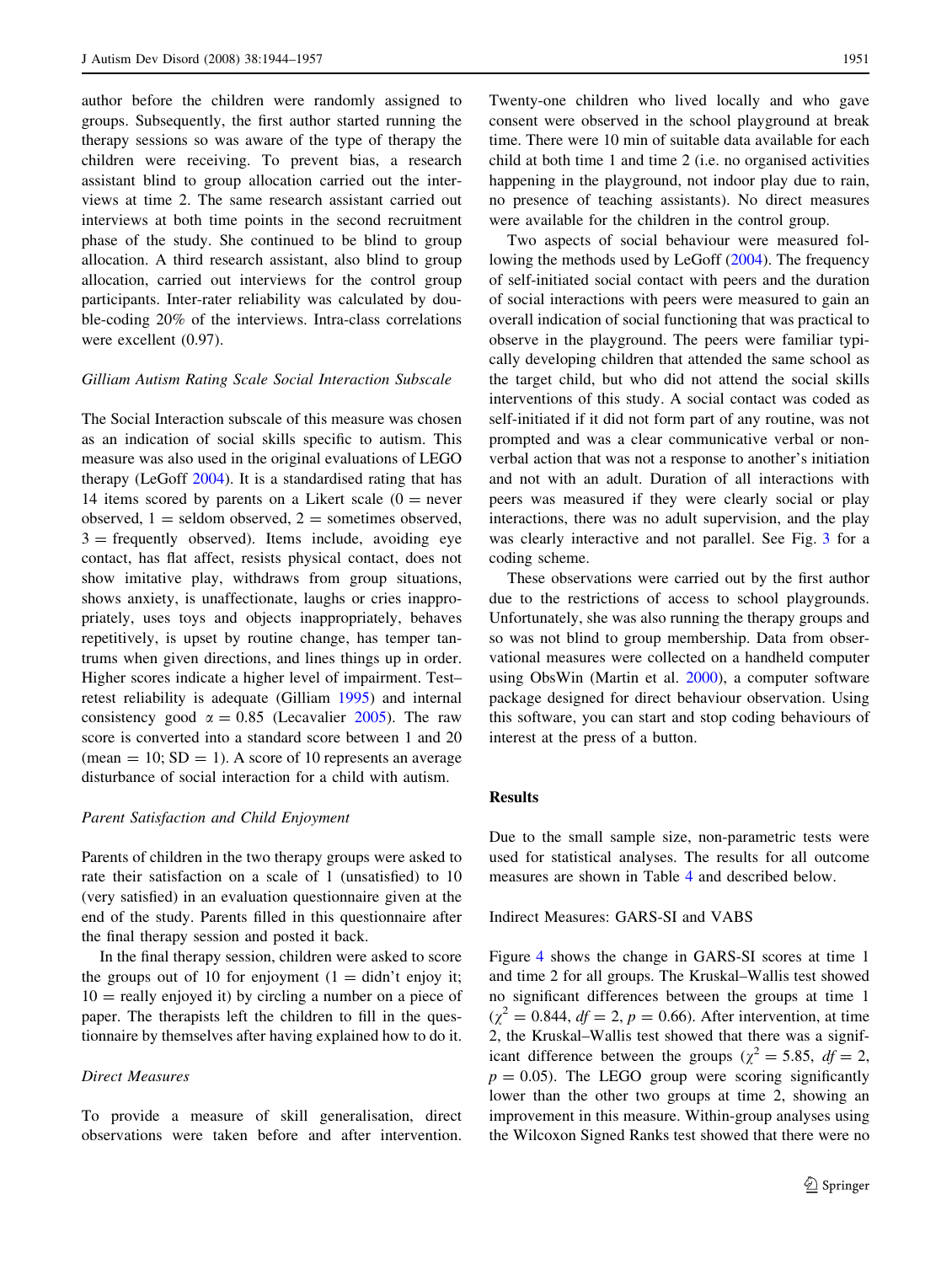<span id="page-8-0"></span>Fig. 3 Playground observation coding scheme

## **Playground Observation Coding Scheme**

Use ObsWin computer software to record the frequency of self-initiated interactions and the duration of all peer interactions, self- or other- initiated.

## *Self-Initiated Interactions*

These include the target child carrying out one of the following behaviours that lead to some form of social exchange. Do not count adult interactions.

Verbal Recruitment

- Child appropriately performs an action and names it to another (e.g. 'Look at my sand castle').
- $\bullet$ Child invites another to join a game, with the view of doing something together (e.g. 'Do you want to play "dinosaur chase"')
- Child initiates a conversation with a peer by asking a question, making a statement or indicating an interest in what the peer is doing/playing. For example, 'what are you doing?'; 'what football team do you support'?

#### Non-verbal Recruitment

An attempt to engage another using a non-verbal gesture, such as beckoning, waving, pointing at a toy.

#### Joins in

Child approaches a peer who is playing a game/ doing an activity and actively joins them in a collaborative fashion. This does not include a child going up and playing in parallel with a peer using the same apparatus (e.g. the swings), and it must be more than simply going to watch another peer. There must be some collaborative action or participation in conversation.

## *Other Initiated Social Interactions*

Same events as described in self-initiated interactions but the initiation of the conversation/ game/ activity comes from the peer not the target child. To be counted as an interaction, the target child must respond in an appropriate way, either by giving a verbal response, a non-verbal response, or joining in collaboratively. Do not count adult interactions.

## *Duration*

Press the 'S' button when target child initiates a social interaction themselves. Press the 'O' button when a peer initiates an interaction with the target child. Press buttons again when the interaction ends. The end of an interaction is indicated by a verbal termination of the conversation (e.g. 'see you later'), by physical termination of the interaction (e.g. child walks off) or by the activity ceasing to be collaborative (e.g. child starts playing their own game in close proximity to peer, but they are no longer interacting, playing or talking together).

significant increases or decreases in GARS-SI scores for any of the groups.

Figure [5](#page-9-0) shows the change in the Maladaptive Behaviour scale of the VABS. The Kruskal–Wallis test showed no significant differences between the groups at time 1, though there was a trend for the control group to score higher. At time 2, there was a significant difference between the three groups; the LEGO and SULP groups had less maladaptive behaviour than the no-intervention control group. Within-group analyses using the Wilcoxon Signed Ranks test showed that the LEGO group improved significantly on this measure between time 1 and time 2 ( $z =$  $-2.16$ ,  $p < 0.05$ , *n*-ties = 15) whereas the other two groups did not.

Figure [6](#page-9-0) shows the change in the communication scale of the VABS. There were no significant differences between the groups at time 1 or time 2; however, there was a trend for the intervention groups to improve when the control group deteriorated slightly. Within-group analyses using the Wilcoxon Signed Ranks test showed that the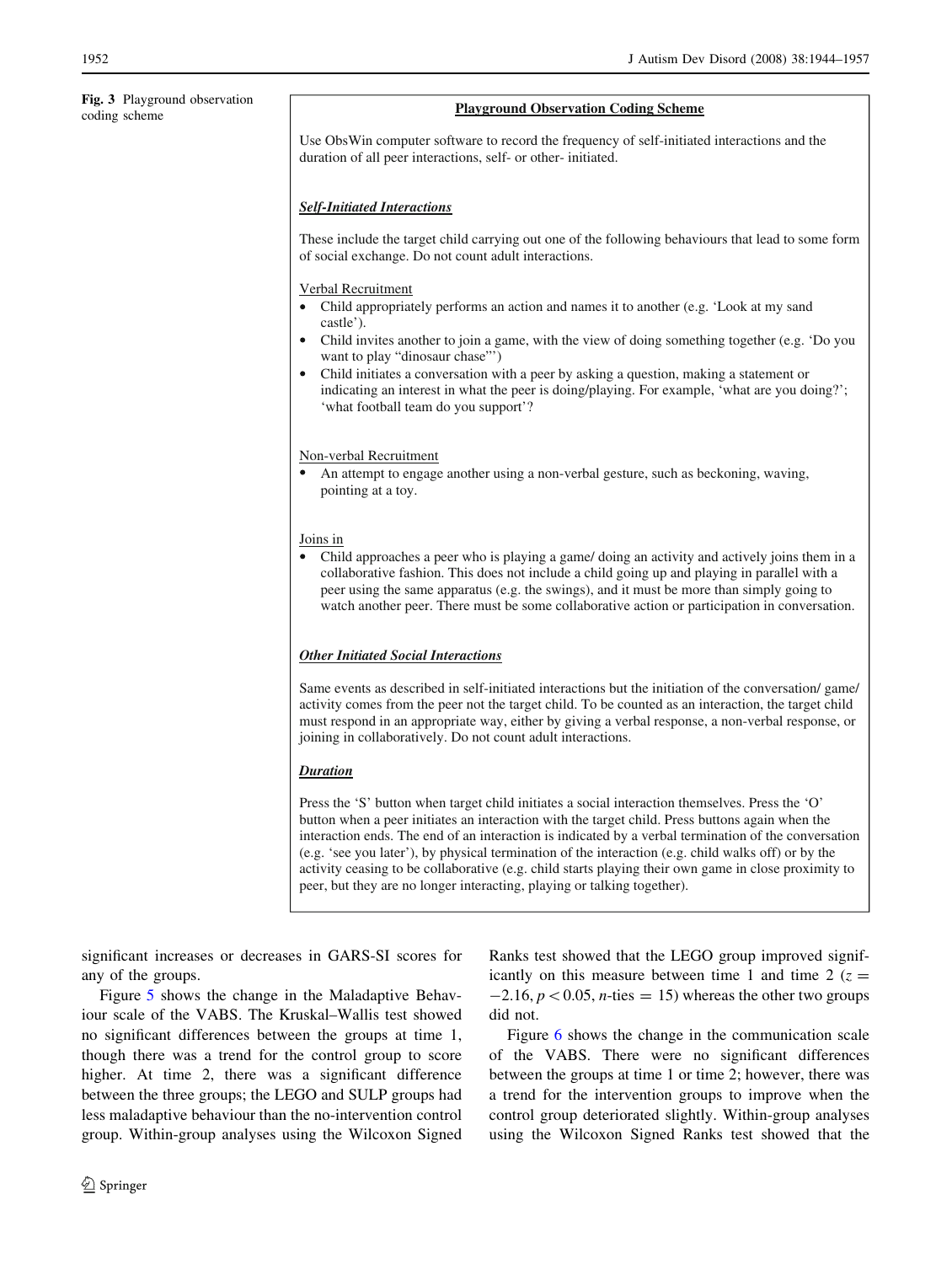<span id="page-9-0"></span>Table 4 Mean scores on all outcome measures at time 1 and time 2

| Outcome measure                                                         | LEGO         |             | <b>SULP</b>                                                           |              | No-intervention |               |
|-------------------------------------------------------------------------|--------------|-------------|-----------------------------------------------------------------------|--------------|-----------------|---------------|
|                                                                         | Time 1       | Time 2      | Time 1                                                                | Time 2       | Time 1          | Time 2        |
| GARS-SI mean standard score (SD)                                        | 7.94 (2.70)  | 7.44 (2.20) | 8.60(2.97)                                                            | 9.27(2.66)   | 8.75(2.91)      | 9.75(3.36)    |
| VABS socialisation mean standard score (SD)                             |              |             | 70.56 (12.13) 75.94 (14.86) 63.73 (11.63) 71.33 (12.63) 67.19 (11.51) |              |                 | 69.69 (13.23) |
| VABS communication mean standard score (SD)                             |              |             | 87.25 (14.89) 91.88 (18.83) 74.13 (18.47) 83.13 (16.34) 82.5 (23.94)  |              |                 | 76.06 (17.17) |
| VABS maladaptive behaviour mean<br>raw score (SD)                       | 17.75 (9.43) | 13.81(5.23) | 19.31 (7.89)                                                          | 16.69 (5.79) | 23.19(6.15)     | 22.75 (5.52)  |
| Mean frequency of self-initiated social<br>interactions in seconds (SD) | 9.09(5.49)   | 8.81 (7.32) | 8.40 (6.34)                                                           | 7.20(5.67)   | N/A             | N/A           |
| Mean duration of social interactions in seconds (SD)                    | 4.77(2.25)   | 6.66(3.54)  | 4.96(2.30)                                                            | 5.80(2.30)   | N/A             | N/A           |

60



Fig. 4 GARS-SI scores at time 1 and time 2



Fig. 5 Maladaptive behaviour scores at time 1 and time 2

SULP group improved significantly in communication  $(z = -2.770, p < 0.01, n$ -ties = 14) whereas the other groups did not.

Figure 7 shows the change in the socialisation scale of the VABS. Again, there were no significant differences between the groups at time 1 or time 2; however, there was a trend for the intervention groups to improve at a faster rate than the control group. Within group analyses using the Wilcoxon Signed Ranks test showed that the SULP group improved significantly in socialisation ( $z = -2.27$ ,  $p < 0.05$ , *n*-ties = 15) whereas the other groups did not.

**Communication standard scores at time 1 and 2** 65 70 75 80 85 90 95 LEGO **SULP** No Intervention

Time 1 Time 2

Fig. 6 Communication scores at time 1 and time 2



Fig. 7 Socialisation scores at time 1 and time 2

Direct Measures: Playground Observations

Ten minute playground observations were carried out in school for a subset of the participants in the LEGO and SULP groups  $(n = 21)$  to measure the frequency of selfinitiated social interactions and the duration of all social interactions. There were no significant differences between the two groups at time 1 or time 2. However, Fig. [8](#page-10-0) shows a trend for the LEGO group to improve more in the mean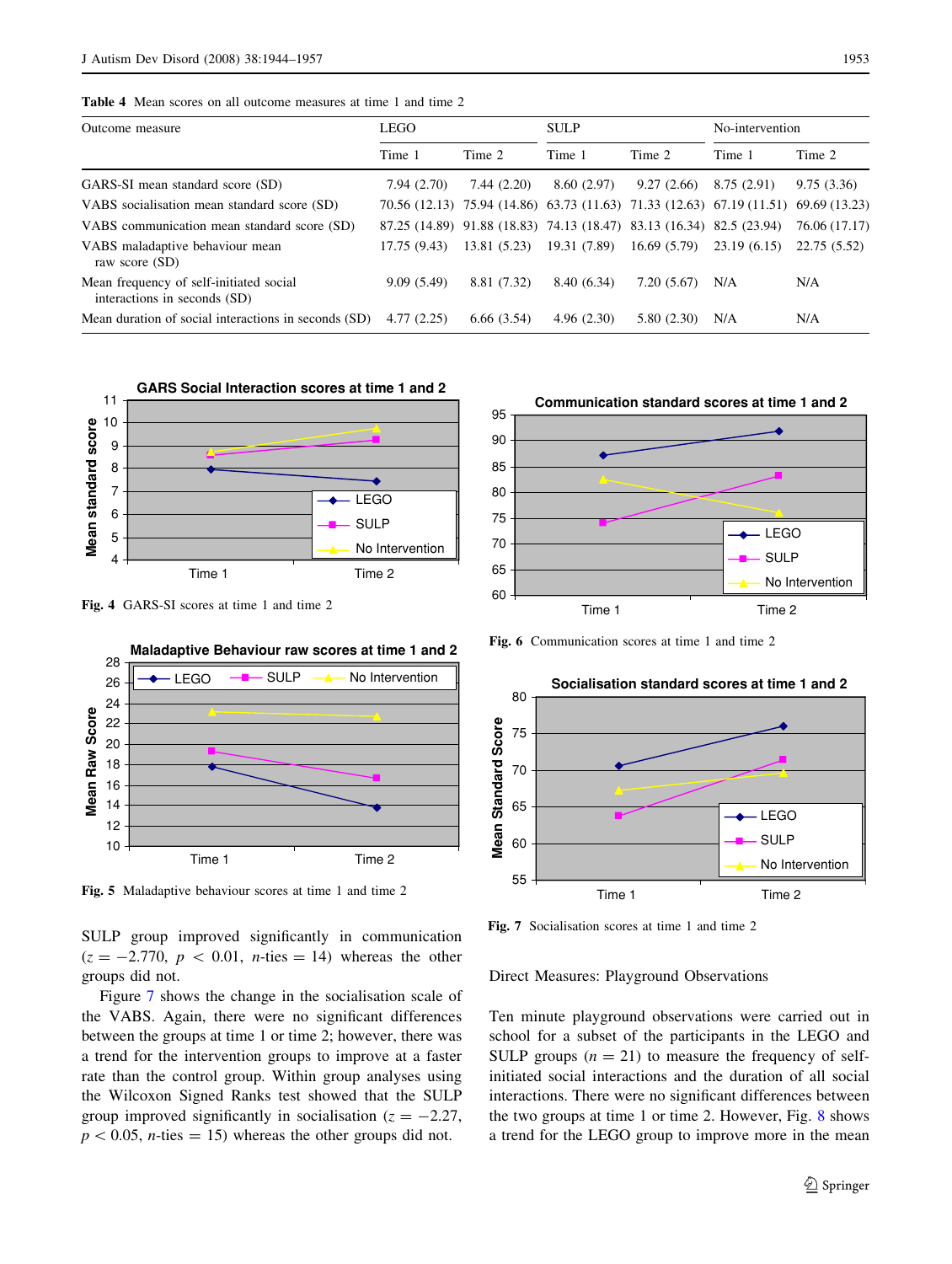<span id="page-10-0"></span>

Fig. 8 Duration of social interactions at time 1 and time 2

duration of social interactions than the SULP group and within-group analyses showed a significant increase in duration of interactions for the LEGO group ( $z = -1.988$ ,  $p < 0.05$ , n-ties = 10) but not the SULP group, though the magnitude of this change was small.

## Child Enjoyment and Parent Satisfaction

There were no significant differences in parent satisfaction with the therapy between the two groups. Eleven out of 16 children in the LEGO group gave an enjoyment score of 10/10, whereas only 5 out of 15 children in the SULP group gave 10/10, but the difference in mean scores was not significant between the groups.

# Discussion

The aim of this study was to carry out an independent evaluation of the effectiveness of LEGO therapy and the SULP as social skills interventions for 6–11 year olds with HFA/AS.

Autism-specific social difficulties (measured by the GARS social interaction subscale) reduced following LEGO therapy, in contrast to no change in the SULP group or control group. The magnitude of this change was small, but is consistent with previous studies evaluating LEGO therapy (LeGoff [2004;](#page-12-0) LeGoff and Sherman [2006](#page-12-0)) and suggests that LEGO therapy may be more effective than SULP at reducing autism-specific social difficulties.

The LEGO and SULP groups both showed a reduction in maladaptive behaviour following intervention, and maladaptive behaviour scores for the two intervention groups were significantly lower than the no-intervention control group. This suggests that these two social skills interventions were effective in reducing maladaptive behaviours in children with autism. There was also a trend for both intervention groups to improve more on socialisation and communication (as measured by the Vineland

Adaptive Behaviour Scales) than the no-intervention control group, though there was no significant difference between the groups on these measures.

When examining change within each group separately, the LEGO group improved significantly on the maladaptive behaviour domain of the VABS while the SULP group improved significantly on the communication and socialisation domains of the VABS and the no-intervention control group did not improve significantly. This suggests that the two interventions may target different types of behaviour. LEGO therapy might be more suitable for children with autism who have a lot of maladaptive behaviour, while SULP may be suitable for children with social and communication difficulties. This is simply a suggestion, however, as there were no significant differences between the SULP and LEGO groups following intervention. Perhaps these within-group differences would become significant between group differences with a larger sample size and/or longer intervention period. Future research should examine this.

In the direct observations of social behaviour in the school playground, the LEGO therapy group showed a small yet statistically significant increase in the duration of social interactions while the SULP group did not. This suggests some generalisation of skills in the LEGO group, consistent with previous research; however, this change did not result in significant differences between the two therapy groups after intervention and was very small in magnitude. There was no difference in the number of selfinitiated social interactions in the LEGO or SULP group. Unfortunately, there were no direct observational data available for the no-intervention control group. There are also several limitations to this outcome measure. Firstly, the results may have been subject to bias, as the researcher was not blind to group allocation. The duration of the observations was only 10 min, which may not have been sufficient to measure variability in the duration of interactions among participants. Results from this measure should be interpreted with caution, and future studies should carry out longer, blind observations of playground behaviour.

Both LEGO therapy and SULP have the potential benefit of helping children with autism improve in their social behaviour and are better than no intervention at all. It would be interesting to isolate the specific elements of these interventions that are effective. It would also be of interest to evaluate whether any collaborative play or social communication teaching approach has similar efficacy to LEGO therapy and SULP. Future research should investigate this. Neither LEGO therapy or SULP require much time or financial commitment and can be easily set up by teachers or clinicians. Children who attend mainstream school yet require additional support for social skills might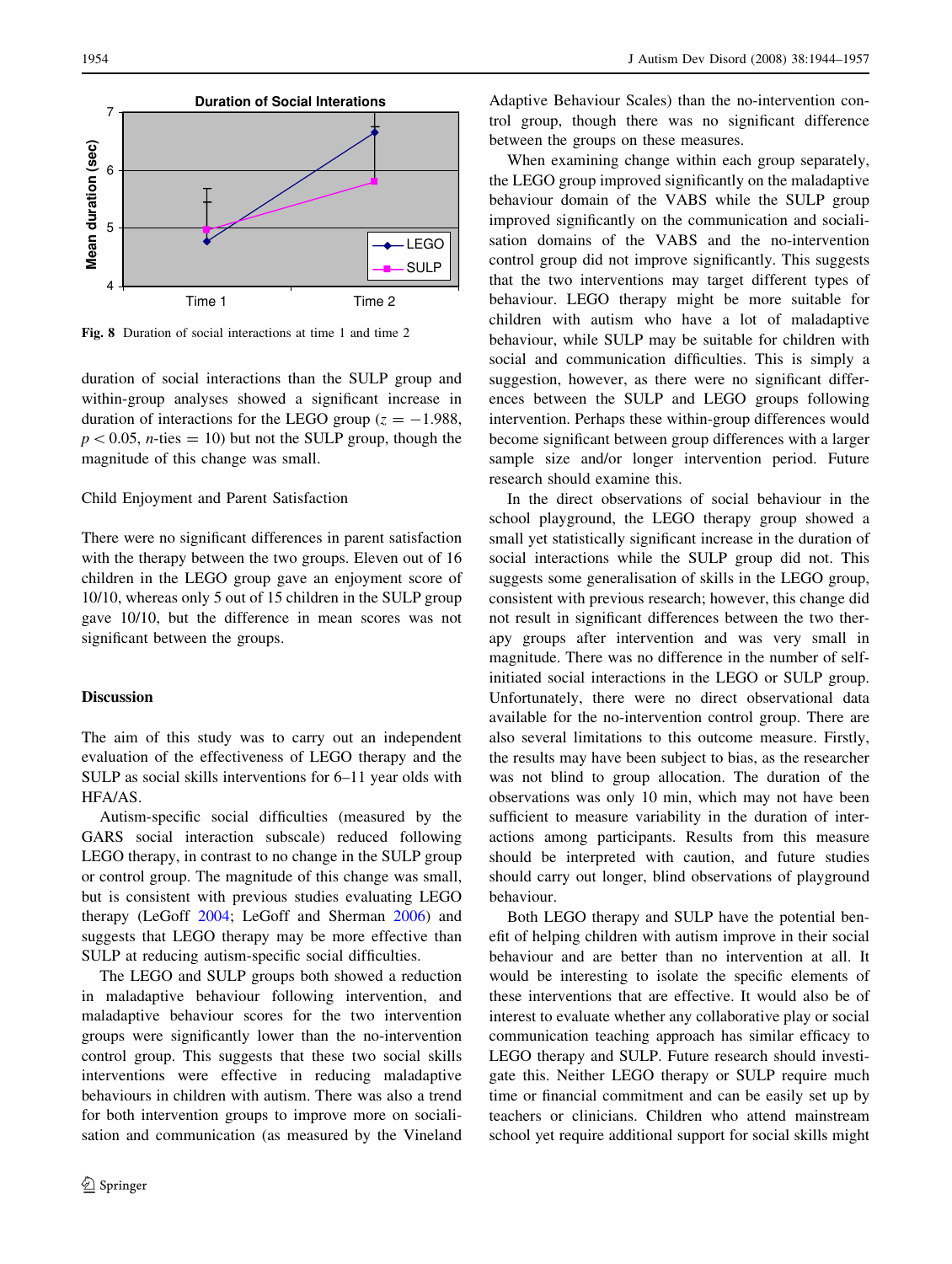<span id="page-11-0"></span>benefit greatly from just a small amount of extra intervention. A manual for SULP is available and SULP training courses happen regularly in the UK. LEGO therapy is clearly described in LeGoff's original study (LeGoff [2004\)](#page-12-0). The potential for using these approaches in classrooms and after-school groups is large and should be evaluated further.

There were several limitations to this study. Firstly, participants in the no-intervention control group were not randomly assigned and there were no direct observational data available for this group. Ideally, all participants would be randomly assigned to the LEGO, SULP or no intervention groups and future studies should address this. Secondly, the GARS-SI and VABS were completed by parents who were aware of the type of intervention their child was receiving, so results could have been subject to bias due to parental expectations. However, data for the no-intervention control group were collected as part of a different study looking at the development of social skills over time. Parents in this group were therefore unaware at the time of data collection that their children were part of a no-intervention group, and so were less likely to be biased in this respect. For the LEGO and SULP groups, the parent satisfaction questionnaire suggests that parents were not biased in terms of their satisfaction with therapy as both groups of parents were equally satisfied with the therapy their children received. There may have been a difference in affective enjoyment between the two intervention groups, as more children in the LEGO group rated their enjoyment as high than children in the SULP group. This may have had an impact on the effectiveness of the interventions, and this should be evaluated in future studies.

A further issue is that the researcher in this study was also the person running both interventions. While this kept the therapist consistent across interventions, it may have added bias because the therapist was aware of the research hypotheses. There were also no treatment fidelity measures taken. As a result, it cannot be certain whether the interventions were carried out correctly in a standardised fashion, as was intended. This means that it cannot be certain whether any gains seen after intervention were a result of the intervention as intended or a result of different aspects that may have been added accidentally. Despite this, the researcher was equally well-trained in both intervention techniques, and equal effort was put into the preparation of both interventions. It is hoped that the interventions were carried out appropriately, though future research will be necessary to confirm that the interventions as described are effective. Parents were also equally satisfied with the therapy, suggesting that both types of intervention were carried out with equal effort and skill. Undergraduate helpers were used instead of trained

professionals, which may have affected the efficacy of the interventions. However, the principal therapist was the first author who was adequately qualified to carry out both interventions and guided the undergraduate helpers in each session.

The sample size here was small, and the characteristics of children who dropped out of the study were not taken into account so findings need to be replicated and extended. It is also important to follow-up the children after the end of the interventions to see if any gains were maintained over a longer time period.

Despite the many methodological limitations of this study, the results for LEGO therapy and SULP are encouraging. This study independently replicates previous findings that LEGO therapy is a promising intervention for children with HFA and AS and is the first evaluation of SULP for children with HFA and AS. The next stage should be a large-scale randomised control trial that addresses all the methodological issues mentioned previously and that includes long-term follow-up data. If these findings remain positive, then these approaches could be used in schools and clinic settings to make them widely accessibly to the community.

Acknowledgment Georgina Owens was supported by a studentship from the Medical Research Council. LEGO<sup>®</sup> Ltd supplied materials free of charge for use in this study. We are grateful to Umbrella Autism, the Cambridge Asperger Outreach team and the local schools who advertised for volunteers. We also thank Neil Martin for his donation of ObsWin software, to Alex Pollitt, Michelle Beeson, Alex Hunter and the undergraduates who helped run the groups, and to Sarah Vowler at Cambridge Medical Statistics.

## References

- Achenbach, T. M., & Rescorla, L. A. (2001). Manual for the ASEBA school-age forms & profiles. Burlington, VT: University of Vermont, Research Center for Children, Youth and Families.
- APA. (1994). DSM-IV diagnostic and statistical manual of mental disorders (4th edn ed.). Washington DC: American Psychiatric Association.
- Attwood, A. J. (1998). Asperger's syndrome: A guide for parents and professionals. London, UK: Jessica Kingsley.
- Baker, M. J., Koegel, R. L., & Koegel, L. K. (1998). Increasing the social behavior of young children with autism using their obsessive behaviors. The Journal of the Association for Persons with Severe Handicaps, 23, 300–308.
- Baron-Cohen, S. (1995). Mindblindness: an essay on autism and theory of mind. Boston: MIT Press/Bradford Books.
- Baron-Cohen, S. (2002). The extreme male brain theory of autism. Trends in Cognitive Sciences, 6(6), 248–254.
- Baron-Cohen, S. (2006). Two new theories of autism: hypersystemising and assortative mating. Archives of Disease in Childhood, 91, 2–5.
- Baron-Cohen, S., Richler, J., Bisarya, D., Gurunathan, N., & Wheelwright, S. (2003). The Systemising Quotient (SQ): An investigation of adults with Asperger Syndrome or High Functioning Autism and normal sex differences. Philosophical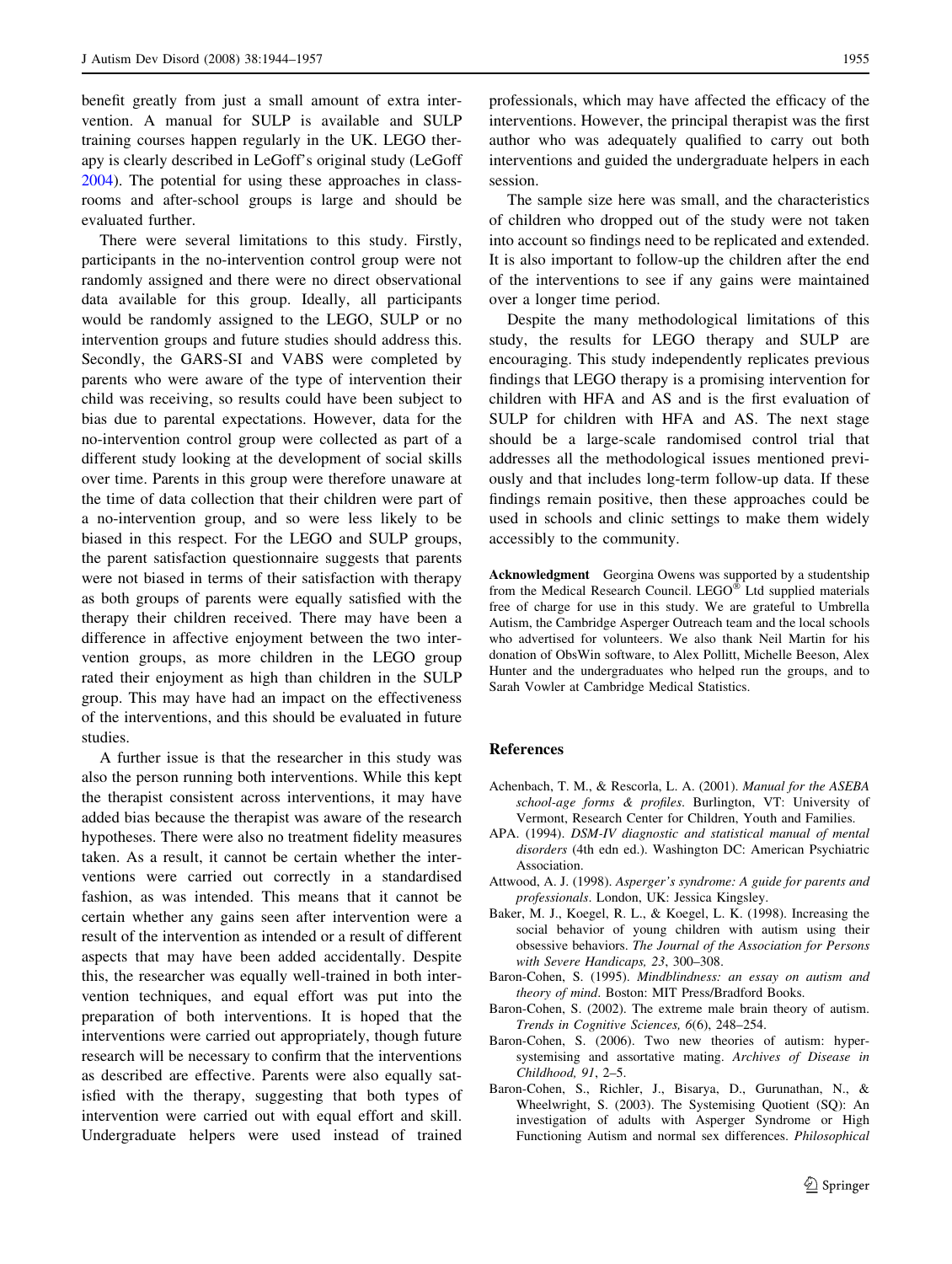<span id="page-12-0"></span>Transactions of the Royal Society, Series B. Special issue on. ''Autism: Mind and Brain'', 358, 361–374.

- Barry, T. D., Klinger, L., Lee, J. M., Palardy, N., Gilmore, T., & Bodin, S. D. (2003). Examining the effectiveness of an outpatient clinic-based social skills group for high-functioning children with autism. Journal of Autism and Developmental Disorders, 33(6), 685–701.
- Conners, K. C. (2001). Conner's Rating Scales-Revised (CSR-R). North Tonawanda, NY: MHS.
- de Bildt, A., Kraijer, D., Sytema, S., & Minderaa, R. (2005). The psychometric properties of the Vineland Adaptive Behavior Scales in children and adolescents with mental retardation. Journal of Autism and Developmental Disorders, 35(1), 53–62.
- Delano, M., & Snell, M. E. (2006). The effects of social stories on the social engagement of children with autism. Journal of Positive Behavior Interventions, 8(1), 29–42.
- Delprato, D. J. (2001). Comparisons of discrete-trial and normalized behavioral language intervention for young children with autism. Journal of Autism and Developmental Disorders, 31(3), 315–325.
- Dewey, D., Lord, C., & Magill, J. (1988). Qualitative assessment of the effect of play materials in dyadic peer interactions of children with autism. Canadian Journal of Psychology, 42, 242–260.
- Gilliam, J. E. (1995). Gilliam Autism Rating Scale (GARS). Austin, TX: Pro-Ed.
- Golan, O., & Baron-Cohen, S. (2006). Systemizing empathy: Teaching adults with Asperger Syndrome and High Functioning Autism to recognize complex emotions using interactive multimedia. Development and Psychopathology, 18(2), 591–617.
- Gray, C. A. (1998). Social stories and comic strip conversations with students with Asperger syndrome and high-functioning autism. In E. Schopler & G. B. Mesibov (Eds.), Asperger syndrome or highfunctioning autism? Current issues in autism (pp. 167-198). New York, NY: Plenum Press.
- Gray, C. A., & Garand, J. D. (1993). Social stories: improving responses of students with autism with accurate social information. Focus on Autistic Behavior, 8, 1–10.
- Hobson, R. P. (1993). Autism and the development of mind. Mahwah, NJ: Lawrence Erlbaum Associates.
- Kamps, D. M., Leonard, B. R., Vernon, S., Dugan, E. P., Delquadri, J. C., Gershon, B., et al. (1992). Teaching social skills to students with autism to increase peer interactions in an integrated first-grade classroom. Journal of Applied Behavior Analysis, 25, 281–288.
- Koegel, L. K. (1995). Communication and language intervention. In R. L. Koegel & L. K. Koegel (Eds.), Teaching children with autism: Strategies for initiating positive interactions and improving learning opportunities (pp. 17–32). Baltimore, MD: Brookes Publishing.
- Koegel, R. L., & Frea, W. D. (1993). Treatment of social behavior in autism through the modification of pivotal social skills. Journal of Applied Behavior Analysis, 26, 369–377.
- Kohler, F. W., Strain, P. S., Hoyson, M., & Jamieson, B. (1997). Merging naturalistic teaching and peer-based strategies to address the IEP objectives of preschoolers with autism: an examination of structural and child behavior outcomes. Focus on Autism and Other Developmental Disabilities, 12(4), 196–206.
- Lecavalier, L. (2005). An evaluation of the Gilliam Autism Rating Scale. Journal of Autism and Developmental Disorders, 35(6), 795–805.
- LeGoff, D. B. (2004). Use of LEGO as a therapeutic medium for improving social cCompetence. Journal of Autism and Developmental Disorders, 34(5), 557–571.
- LeGoff, D. B., & Sherman, M. (2006). Long-term outcome of social skills intervention based on interactive  $LEGO^{\circledcirc}$  play. Autism, 10(4), 317–329.
- Lord, C., & Magill-Evans, J. (1995). Peer interactions of autistic children and adolescents. Development and Psychopathology, 7, 611–626.
- Lord, C., Rutter, M., & Le Couteur, A. (1994). Autism diagnostic interview-revised: A revised version of a diagnostic interview for caregivers of individuals with possible pervasive developmental disorders. Journal of Autism and Developmental Disorders, 24, 659–685.
- Lorimer, P. A., Simpson, R. L., Myles, B. S., & Ganz, J. (2002). The use of social stories as a preventative behavioral intervention in a home setting with a child with autism. Journal of Positive Behavior Interventions, 4(1), 53–60.
- Macaskill, M. (2004). Evaluation of the Social Use of Language Programme. The National Autistic Society. Retrieved from: <http://www.autism.org.uk/nas>
- Martin, N., Oliver, C., & Hall, S. (2000). ObsWin: Observational data collection and analysis. London, UK: Anatam Ltd.
- Matson, J. L., Fee, V. E., Coe, D. A., & Smith, D. (1991). A social skills program for developmentally delayed preschoolers. Journal of Clinical Child Psychology, 20, 428–433.
- McConnell, S. R. (2002). Interventions to facilitate social interaction for young children with autism: Review of available research and recommendations for educational intervention and future research. Journal of Autism and Developmental Disorders, 32(5), 351–372.
- McGee, G. G., Feldman, R. S., & Morrier, M. J. (1997). Benchmarks of social treatment for children with autism. Journal of Autism and Developmental Disorders, 27, 353–364.
- National Research Council. (2001). Educating children with autism: Committee on educational interventions for children with autism. Division of behavioural and social sciences and education. Washington DC: National Academy Press.
- Owens, G., Gordon, K., & Baron-Cohen, S. (2008). Treating autism spectrum conditions. In J. Trafton & W. Gordon (Eds.), Best practices in the behavioral management of health from preconception to adolescence (Vol. 3). Los Altos, CA: Institute for Brain Potential.
- Ozonoff, S., & Miller, J. N. (1995). Teaching theory of mind: A new approach to social skills training for individuals with autism. Journal of Autism and Developmental Disorders, 25, 415–434.
- Perry, A., & Factor, D. C. (1989). Psychometric validity and clinical usefulness of the Vineland Adaptive Behavior Scales and the AAMD Adaptive Behavior Scale for an autistic sample. Journal of Autism and Developmental Disorders, 19(1), 41–55.
- Plaisted, K. C. (2001). Reduced generalization in autism: An alternative to weak central coherence. In J. A. Burack (Ed.), The development of autism: Perspectives from theory and research. Mahwah, NJ: Erlbaum.
- Reynhout, G., & Carter, M. (2006). Social stories for children with disabilities. Journal of Autism and Developmental Disorders, 36(4), 445–469.
- Rimland, B. (1965). Infantile autism: The syndrome and its implications for a neural theory of behaviour. London, UK: Methuen.
- Rinaldi, W. (2004). Social Use of Language Programme. Infant and primary school teaching pack. Cranleigh: Wendy Rinaldi.
- Rogers, S. J. (2000). Interventions that facilitate socialization in children with autism. Journal of Autism and Developmental Disorders, 30(5), 399–409.
- Rutter, M., Bailey, A., & Lord, C. (2003). The social communication questionnaire. Los Angeles: Western Psychological Services.
- Shafer, M. S., Egel, A. L., & Neef, N. A. (1984). Training mildly handicapped peers to facilitate changes in the social interaction skills of autistic children. Journal of Applied Behavior Analysis, 17, 461–476.
- Sigman, M. (1994). What are the core deficits in autism? In S. H. Broman & J. Grafman (Eds.), Atypical cognitive deficits in